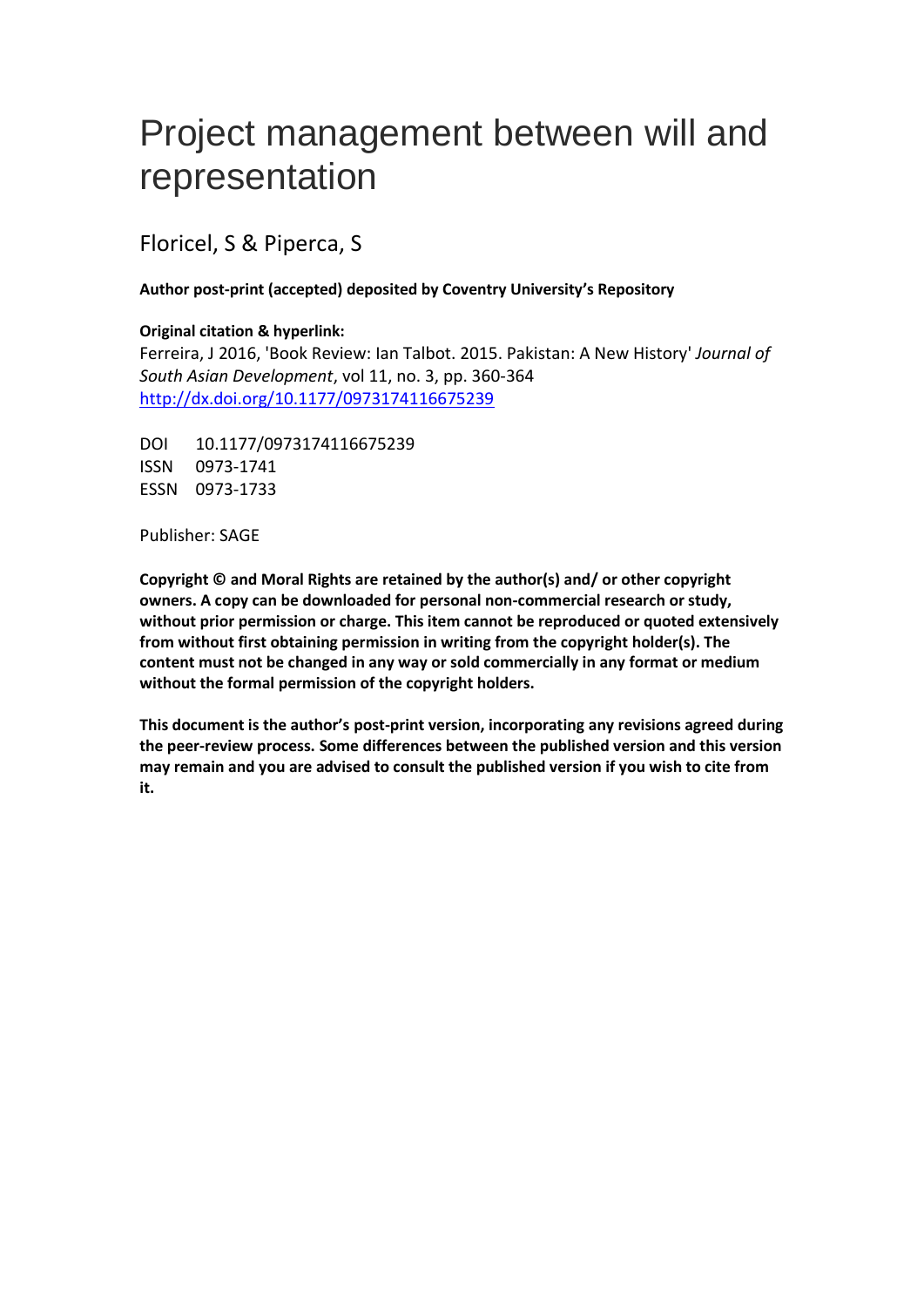Book Review: Ian Talbot (2015) 'Pakistan: A New History', London: C. Hurst and Co.

Pakistan: A New History Ian Talbot London: C. Hurst and Co. ISBN 978-1-84904-370-0, £14.99 (paperback),

Reviewed by Dr Jennifer Ferreira, Coventry University

In Pakistan a New History, Ian Talbot presented a comprehensive text which advances our understanding of the complex development of Pakistan, building on his previous influential works on the topic (Talbot, 2006, 2009). This recent monograph provides a critical assessment of the policies and activities of the Pakistani governments, in chronological order, considering their trials and tribulations in detail. Talbot acknowledges that while in many chapters the focus is on repeated failures such as the collapse of stable governance and the drop in positive political and economic development, the overall message is that the country retains potential for a positive future with the right governance and participation.

In earlier works Talbot (2009) concluded further polarisation and instability could only be avoided if there was genuine political participation of previously marginalised groups, including women, minorities and the rural and urban poor. This would allow Pakistan to begin to tackle the immense economic, social and environmental challenges it would face over the next century. Talbot highlights in this volume that in many ways the situation has not progressed as much as one would hope, and that many of the problems previously discussed still exist.

Talbot seeks to look beyond the news headlines about Pakistan to instead analyse major turning points and trends since its creation, including: increasing entrenchment of the army in Pakistan's politics and economy, issues surrounding the role of Islam in public life; tensions between centralised and local identities; democratic challenges; and the impact of geopolitical influences on internal development. For Talbot many of failures in Pakistan of governance and development were not only a failure of any particular individual or institution, but a function of immense complexities Pakistan faces, deeply rooted in history. Maintaining optimism, Talbot highlights therefore that opportunities remain for reform of institutions in Pakistan which would allow it to bring about economic and political stability that so many of its citizens want it to achieve. In doing so he questions the extent to which the resulting features of Pakistan are a function of its domestic history and its external dimensions, but also a function of the various transformations related to attempts at structural reform, democratic consolidation, expansion of middle class and civil society, entrenched inequality, ethnic divisions and sectarianism, lack of cohesion, population increase and urbanisation, as well as issues of education.

With these issues in mind, the book focuses on five key areas of Pakistan's development: legacies of the colonial era and the impact of Partition; historical inheritances; the skewing of civil-military relationship allowing the army immense influence in foreign and security policy; the internal and external dimension and Pakistan's development; centre-province tensions; foreign relations (in particular with India, the US, and China) and the role of Islam in Pakistan's public life. The chapters of this book move through Pakistan's history chronologically, analysing key historical events and issues, whilst also making the reader aware of the longer term challenges that face Pakistan relating as a consequence of is history, economic, environmental and demographic development features.

The Chapter 1 begins with a brief overview of contemporary scholarship on Pakistan, and considers elements of Pakistan's geographies on its development, its physical environment which is home to a rapidly growing population, and the challenges this poses. This is combined with an examination of the impact of social structures on Pakistan's development. Crucially Talbot concludes that 'security concerns have shaped its development, because in many respects it is a borderland state with a historical colonial legacy' of contested boundaries (p. 44), and 'inherited advantages and more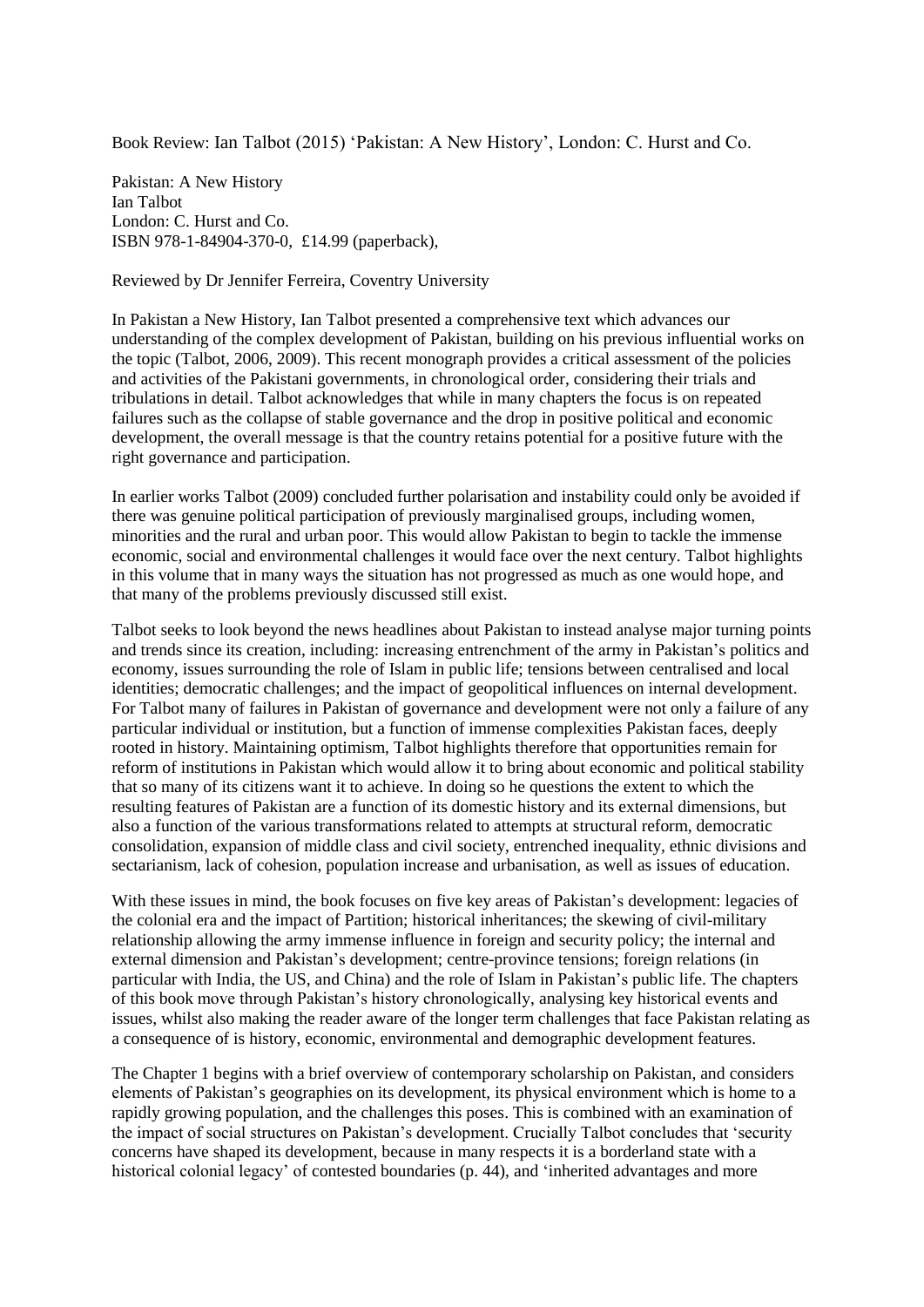importantly disadvantages with respect to agricultural production, communications, education and personal rights have complicated post-independence nation-building' (p.44).

Chapter 2 covers the first decade of Pakistan's development (1947-1958), considering its political trajectory in its earliest years, when the foundations were laid for its future struggles; arguing that 'Pakistan's political inheritances, together with the emergence of the Kashmir dispute, undermined its democratic development' (p.47), leading to a lack of democratic consolidation. Here Talbot shows how politics and administration remaining from the colonial era continued to have an impact after the British had left, the impact of the painful Partition process, and the impact of a shift from the reliance of the state from politicians to the army.

Chapter 3 focuses on the rule of the military leader Ayub Khan (1958-1969) and his responses to the state's developmental issues, in particular efforts to strengthen presidential authority, the role of the army in politics and policy, and the role of militant Islamic groups. Talbot analyses Ayub's impact on Pakistan's authoritarian traditions of governance, and explores how the army expanded its activities into Pakistan. Talbot refers the Ayub era as a 'hinge period' and a 'transitional era' of growing inequality, but also one where the leader was unable to resolve the role of Islam in broader public life (p.91).

Chapter 4 explores the period under the rule of Zulfikar Ali Bhutto who 'sought to transform Pakistan' (p.112) after 1971, examining the failures of this era to address socio-economic problems, despite attempts to address the longer term problems of state construction and identity formation. Talbot highlights a series of failures from inability to restructure civil military relations, to tensions between centre and provinces; but also that the failures were 'not however inevitable' (p.112) and represented 'a tragedy for the Pakistan nation which witnessed a second missed chance for democratization (p.113).

Chapter 5 moves on to examine the legacy of general Zia-ul-Haq (1977-1988) acknowledging further negative legacies from its leaders despite it being a time in which Pakistan outperformed India in terms of economic growth. Unfortunately, 'uneven development and lack of human capital investment' meant it could not maintain this position, exacerbated by weak state institutions, and a series of 'Islamization' measures instigated. Despite Zia's 'quest for stability', the result was 'mounting sectarian violence and increased ethnic conflict' and increased inequality between cohorts of the population (p.140).

Chapter 6 covers the years 1988-99, a period Talbot terms a 'democratic interlude' where 'hopes that Pakistan would enter a new era with the beginnings of a modern party system' (p.143) did not come to fruition. It examines why democracy did not develop after Zia's death as Pakistan's politics remained embedded in struggles between Bhuttoist and Ziaist forces, and how 'leaders of this period made life more difficult for themselves' (p.144).Talbot argues that Pakistan's leaders were not able to replace the 'traditional patron-client approach to politics with strongly institutionalized party structure' (p.148) and that lessons from previous democratic failures had not been absorbed.

Chapter 7 examines the Musharraf regime from 1999 focusing on how the military government was unable to modernise society, governance or the economy, when Pakistan's utilization of Islamic proxies had 'derailed relations with its neighbours' (p.171), and that military rule increased ethnic tensions in smaller provinces. Talbot posits that 'rather than being the self-proclaimed saviour of the country, he had not begun to address the problems which had bedevilled' Pakistan since 1947 (p.171). In essence it was a period in which 'much had been promised but little was delivered' (p.199).

Chapter 8 moves forward to discuss the Zardari presidency recognising the continuing challenges emanating from the historical complexities of Pakistan, but also the developing contemporary challenges from lack of effective structural reforms to the impact of natural disasters. Chapter 9 then considers the times from the death of Osama Bin Laden in Abbottabad in May 2011, to the Pakistan Tehreek-e-Insaf (PTI) march to Islamabad in 2014, a time with continued security problems,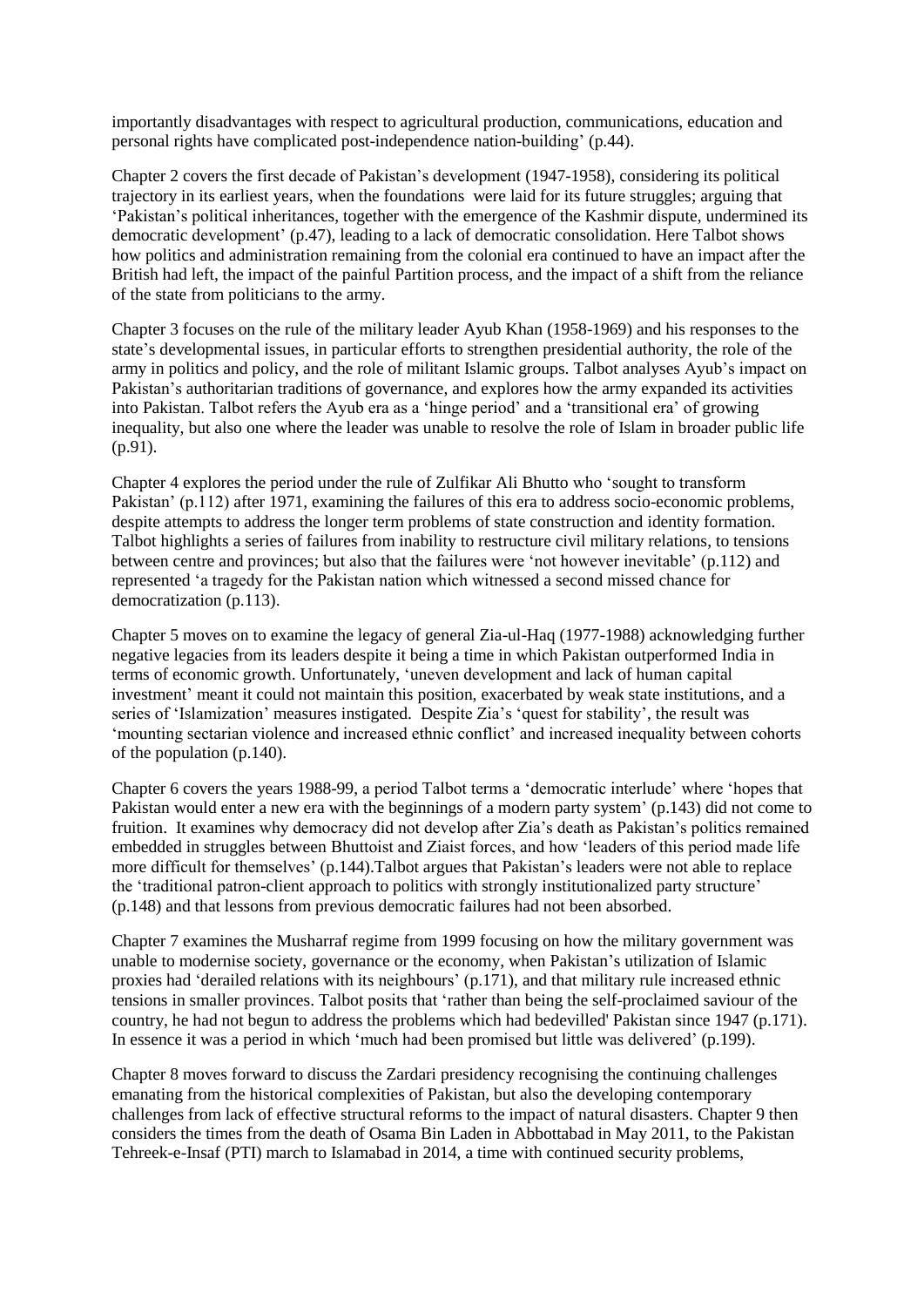economic slowdown, a challenging relationship with India, as well as fears as over democratic consolidation.

Finally, the epilogue reflects on the progress made in Pakistan, but more importantly outlines the remaining long term challenges it faces, and the prospects for the future. Importantly, Talbot highlights how many studies of Pakistan focus on the short term future, often out of necessity to deal with volatile scenarios. This work has shown how many of the issues have long complex histories, and therefore requires a longer term approach. Talbot points to issues of demographic challenges overpopulation, food and water shortages, and rising youth unemployment. Talbot reiterates some of the Pakistan's failures citing both a 'commitment' gap and an 'implementation' gap which have ultimately led to missed opportunities and failure to achieve goals. Talbot does however turn to consider how Pakistan might address some of these challenges, through education, to equip Pakistan to face the contemporary challenges. More broadly Pakistan, according to Talbot needs connections between social justice, sustainability of growth, regional security and democratization to be address (p.251) alongside 'greater transparency in economic life' (p.252) and empowerment of citizens which Talbot views as crucial to avoid the expansion of military into political spheres.

In the epilogue Talbot highlights that policy-oriented works often refer to the 'problem' of Pakistan, whether this is the failure to instigate economic take off, or links with particular militant groups, or poor governance, rather than seeking to understand the country and its people in their term. This book provides an excellent overview of the history of Pakistan from its birth to modern times, considering with empathy both its failures and successes. The book highlights not only the major turning points in terms of changes of leadership, but considers underlying themes around the entrenchment of Pakistan's army in political and economic spheres, the role of Islam in public life, the tensions between centre and peripheral areas of the countries, and the impact of broader geopolitical tensions both internally and externally.

While Talbot focuses on the historical development of Pakistan, its focus remains largely on the political and economic spheres. Talbot points to the demographic and socio-economic challenges the country is likely to face in the future, with the potential to pose more serious threats than the security crises seen in previous decades. Here issues of the quality and delivery of education and the potential implications of this for wider societal development and social cohesion are introduced. In Talbot's previous work (Talbot, 2009), it was acknowledged that the future of Pakistan relies on the political participation of previously marginalised groups, but what is indicated in this volume is that the future of Pakistan relies on wider social cohesion within society, participation of women, and other marginalised groups in greater aspects of society, and to understand how this might happen more attention needs to be paid to their experiences throughout the tumultuous decades that Pakistan has faced, throughout volatile political and economic changes of the decades covered in this book.

Talbot, with meticulous detail discusses the various failings of Pakistan over previous decades, but repeatedly maintains that the country maintains a potential to move forward and that the failures were a result of a complex mix of history, politics, geo-politics and the actions of states and individuals, all of which need to be acknowledged in order for particular challenges to be overcome and establish economic and political sustainability. For anyone seeking to begin to understand Pakistan's past this book presents a comprehensive overview of developments, the progression of a country, its leaders, and its people, amidst challenges, turmoil and frequent hurdles presenting a positive outlook for the country. It provides a guide to begin to understand the complexity of a nation still developing its personality, and its place in the world, one which Talbot argues can be more positive. This book is timely and welcome addition to the scholarship of South Asian development taking into account the longer term historical complexities the country faces and the impact this has on its development and relations with other states around the world.

## References

Talbot, I. (2006) Divided Cities: Partition and its Aftermath in Lahore and Amritsar 1947-1957. Oxford University Press.